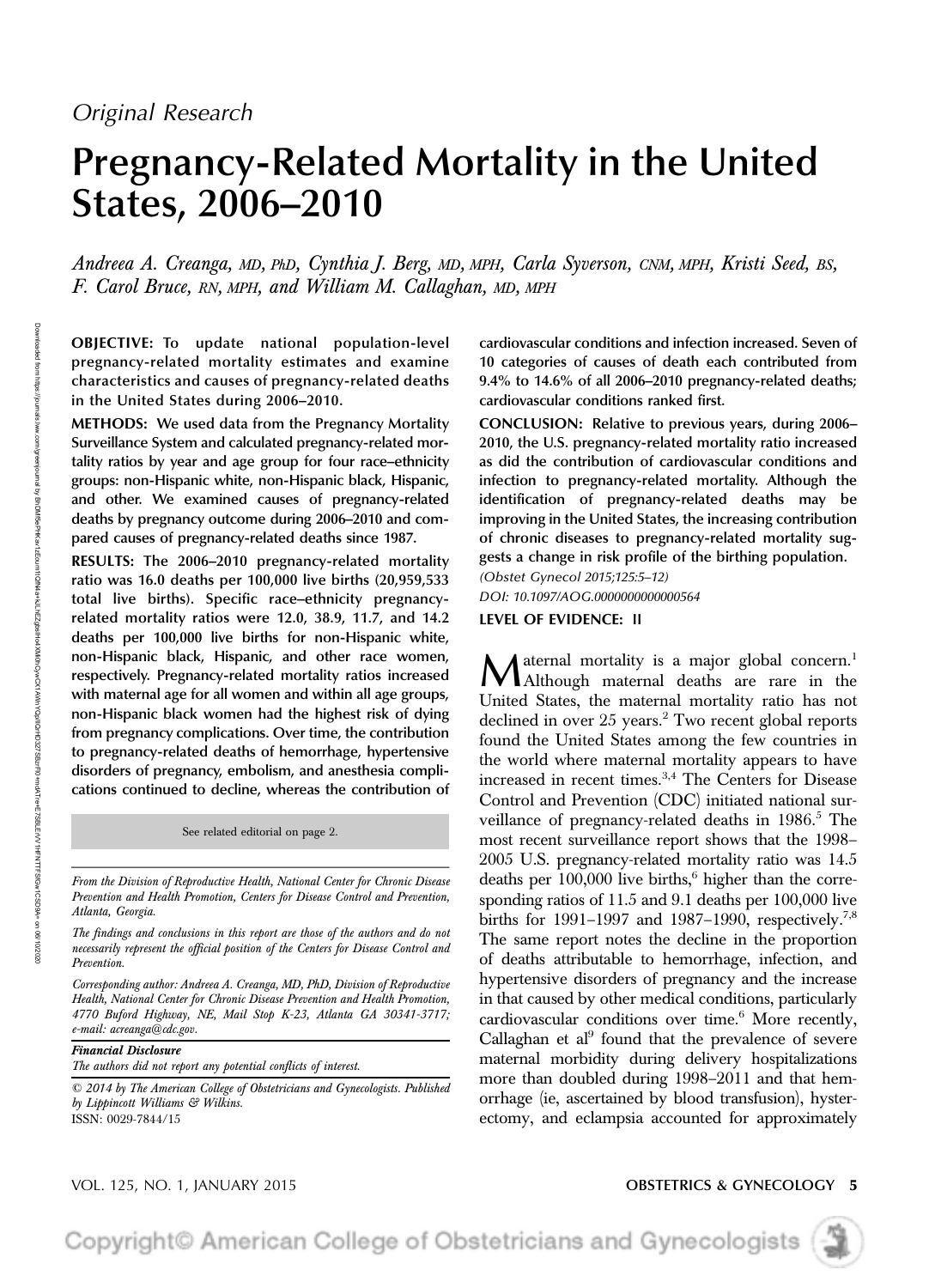75% of severe morbidity, yet the most striking findings about both pregnancy-related mortality and severe maternal morbidity in the United States are the persistent racial–ethnic disparities.<sup>2,5,10,11</sup> This report provides the most recent national data on characteristics and causes of pregnancy-related deaths in the United States during 2006–2010, updating previous published reports using 1987–2005 pregnancy mortality surveillance data.<sup>6-8</sup>

# MATERIALS AND METHODS

We used 2006–2010 data from the CDC's Pregnancy Mortality Surveillance System. Fifty-two reporting areas (ie, 50 states, New York City, and Washington, DC) are asked to submit to the CDC's Division of Reproductive Health deidentified copies of death certificates for all deaths occurring during or within 1 year of pregnancy, regardless of the cause of death or the duration of pregnancy. In addition, reporting areas are asked to provide matching birth or fetal death certificates, when available. Information found on vital records represents the core information set for the surveillance system. Additional, although less systematic, sources of information for the Pregnancy Mortality Surveillance System include reports by public health agencies, state-based maternal mortality review committees, professional organizations, individual health care providers as well as media reports, including computerized searches of Lexis Nexis (ie, database comprising legal, news or media, business and public records). The sociodemographic information is entered in the surveillance database by a trained data coder. A trained medical data coder checks the sociodemographic data and enters the medical data for each case. During the review phase, all information available for each case is reviewed and discussed by the medical coder with one to three clinically trained medical epidemiologists, discrepancies are resolved, and the information in the database is updated accordingly. Thus, key information available for each case includes the underlying cause of death, pregnancy outcome, associated medical conditions, and demographic and obstetric variables available in vital records. Cause-of-death coding is based on a system developed in 1986 by the American College of Obstetricians and Gynecologists and the CDC Maternal Mortality Study Group,<sup>6</sup> which includes 10 categories of causes of death as follows: hemorrhage, infection, amniotic fluid embolism, thrombotic pulmonary or other embolism, hypertensive disorders of pregnancy, anesthesia complications, cerebrovascular accidents, cardiomyopathy, cardiovascular disease (eg, congenital heart disease, ischemic heart disease,

cardiac valvular disease, hypertensive heart disease, congestive heart failure), and noncardiovascular medical conditions (eg, endocrine, hematologic, immunologic, renal).

For surveillance purposes, a pregnancy-related death is defined as "the death of a woman during or within 1 year of pregnancy that was caused by a pregnancy complication, a chain of events initiated by pregnancy, or the aggravation of an unrelated condition by the physiologic effects of pregnancy." <sup>5</sup> Thus, the Pregnancy Mortality Surveillance System requires that a pregnancy-related death meets both temporal and causal relationships with the pregnancy<sup>5</sup>; methods of ascertainment of these relationships are described in detail elsewhere.<sup>6</sup>

Information about the women and their pregnancies was obtained from death certificates and, when available, matched birth or fetal death certificates. Maternal age was categorized as younger than 19, 20–24, 25–29, 30–34, 35–39, or 40 years or older. Race–ethnicity was categorized as non-Hispanic white, non-Hispanic black, Hispanic, or other. Maternal education was categorized as less than 12, 12, or more than 12 completed years. Marital status was categorized as married or living together and unmarried. Live birth order was reported as one, two, three, four, or five or more. Onset of prenatal care was grouped as no prenatal care, first, second, or third trimester. Pregnancy outcomes were grouped as undelivered, abortion, live birth, stillbirth, ectopic pregnancy, molar pregnancy, and unknown. In addition, timing of death was categorized as before delivery, day of delivery (0 days), 1–6, 7–41, 42–182, or 183–364 days postpartum. Data about race or ethnicity were missing for nine women; in each of these cases, we used state-specific and year-specific birth data and assigned race–ethnicity according to the predominant maternal racial–ethnic group in the state where the woman died during the year of her death. Overall, data were missing for several variables as follows: 0.5% for marital status, 6.4% for education, 48.0% for onset of prenatal care, and 59.4% for live birth order. Because we did not have the matching birth or fetal death certificate for all cases where such a certificate exists, we were unable to determine if some pregnancies had ended in a live birth or a stillbirth; information on pregnancy outcomes was missing in 10.1% of cases. Molar pregnancy was the recorded pregnancy outcome for only one death during the period and, for analysis purposes, we included this case in the undelivered category.

We calculated pregnancy-related mortality ratios (number of pregnancy-related deaths per 100,000 live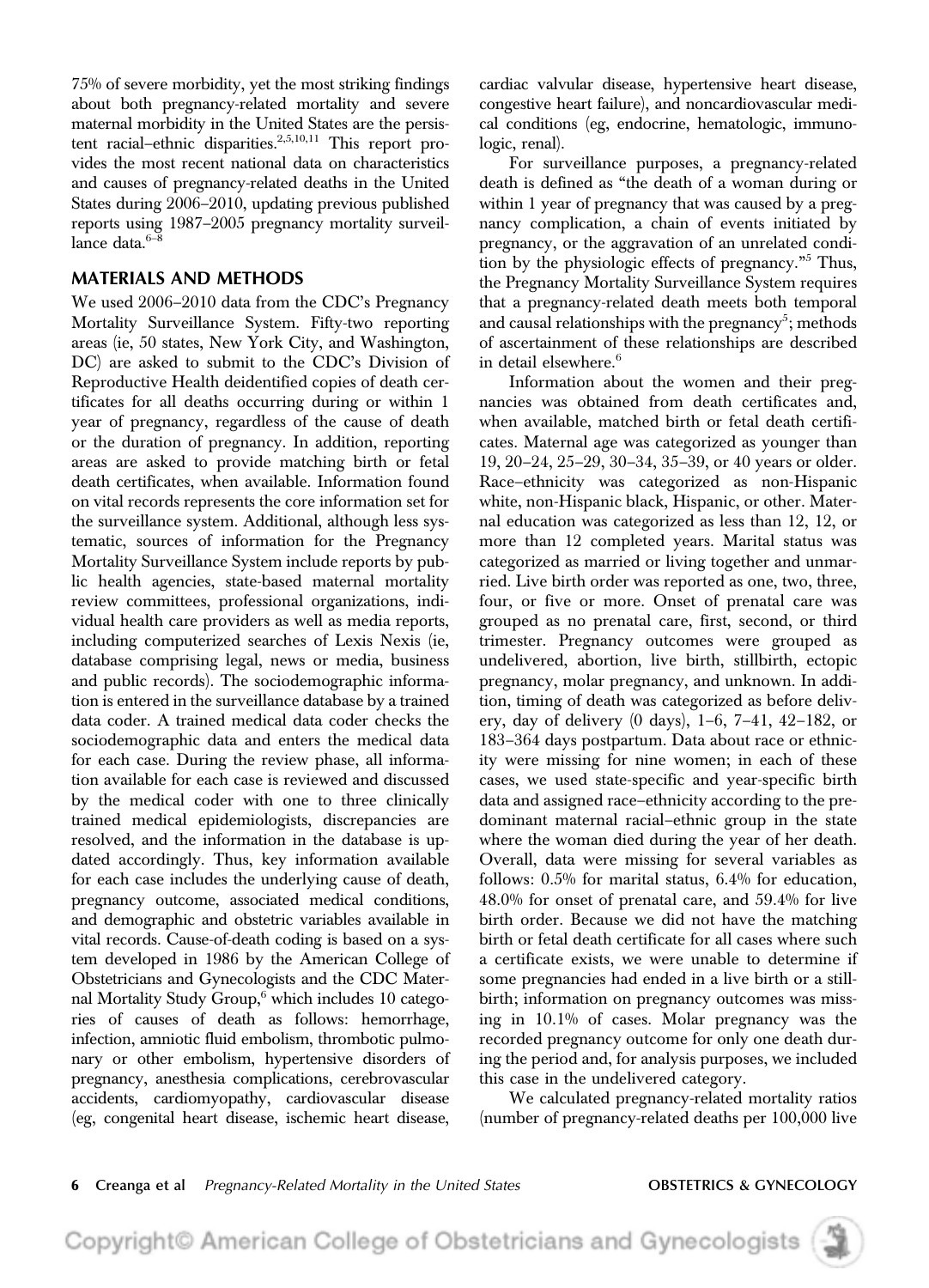births) for 2006–2010 by year and by age group for all race–ethnicity groups. Denominator data (ie, live births) are from publicly available U.S. birth files from the National Center for Health Statistics; there were  $20,959,533$  live births during  $2006-2010$ .<sup>12</sup> Characteristics of women who died from pregnancy complications were compared by race–ethnicity using  $\chi^2$  tests and corresponding  $P$  values. Analysis of cause-of-death data involved two steps: 1) we examined causes of pregnancy-related death by pregnancy outcome during 2006–2010; and 2) we calculated proportionate maternal mortality (ie, specific cause-of-death percentage of all pregnancy-related deaths) to explore changes in causes of pregnancyrelated deaths since 1987 by using previously published Pregnancy Mortality Surveillance System data. All analyses are conducted using STATA 12. The Pregnancy Mortality Surveillance System data do not include any personal identifiers; thus, the CDC's institutional review board deemed the study as research not involving human subjects and exempt from review.

# RESULTS

Data for 8,645 potential pregnancy-related deaths occurring during 2006–2010 were received by the CDC. Of these, 3,358 were found to be pregnancyrelated (ie, occurring during or within 1 year of pregnancy and caused by pregnancy complications), 5,028 were pregnancy-associated but not pregnancy-related (ie, occurring during or within 1 year of pregnancy but not causally related to pregnancy), and 240 were not pregnancy-associated (ie, occurring more than 1 year after the end of pregnancy); for 19 cases, either the temporal or causal relationship between the death and pregnancy could not be determined. This report is restricted to the 3,358 pregnancy-related deaths.

Overall, more pregnancy-related deaths occurred in 2009 ( $n=737$ ) than in the other 4 years studied here (annual range of 626–668). Over the years studied, the annual pregnancy-related mortality ratio ranged from 14.5 deaths per 100,000 live births in 2007 to 17.8 deaths per 100,000 live births in 2009 and the corresponding ratio for the entire 2006–2010 period was 16.0 deaths per 100,000 live births (Fig. 1). Forty percent of all pregnancy-related deaths during the period were among non-Hispanic white women, 35.5% among non-Hispanic black women, and 17.7% among Hispanic women with few year-to-year differences. For the 5-year period, specific race–ethnicity pregnancy-related mortality ratios were 12.0, 38.9, 11.7, and 14.2 deaths per 100,000 live births for non-Hispanic white, non-Hispanic black, Hispanic,



Fig. 1. Pregnancy-related mortality ratios by year and race and ethnicity: United States, 2006–2010. \*Number of pregnancy-related deaths per 100,000 live births.

```
Creanga. Pregnancy-Related Mortality in the United States. Obstet
Gynecol 2015.
```
and other race women, respectively (Fig. 1). The ratio of the pregnancy-related mortality ratios between non-Hispanic black and non-Hispanic white women during 2006–2010 was 3.2 with an annual range of 3.0–3.6.

More than one-fourth (27.4%) of all women who died of pregnancy complications during the study period were aged 35 years or older, and this proportion was even larger for non-Hispanic white women  $(29.5\%)$  and women of other race  $(30.6\%;$  $P<.05$ ; Table 1). Pregnancy-related mortality ratios increased with maternal age for all women, but within age groups, non-Hispanic black women had the highest risk of dying from pregnancy complications (Fig. 2). The excess risk of death for non-Hispanic black compared with non-Hispanic white women was lowest among teenagers, increased monotonically with age, and reached its peak among women aged 40 years or older. Thus, during 2006–2010, the ratio of the pregnancy-related mortality ratios between non-Hispanic black and white women was 1.4 among teenagers, 2.8 among those aged 20–24 years, and more than 4.1 for all the other age groups.

Among women who died of pregnancy complications, a significantly higher proportion of Hispanic than non-Hispanic women had less than 12 years of education, and a significantly lower proportion of non-Hispanic black women than women in any other race group were married or living together (all  $P<.05$ ). Of those with known live birth order (40.6%) of total number of cases), higher proportions of non-Hispanic black and Hispanic than non-Hispanic white and other race women had three live births or more (all  $P<.005$ ; Table 1). Of the 1,748 women with pregnancy-related deaths for whom the onset of

VOL. 125, NO. 1, JANUARY 2015 Creanga et al Pregnancy-Related Mortality in the United States 7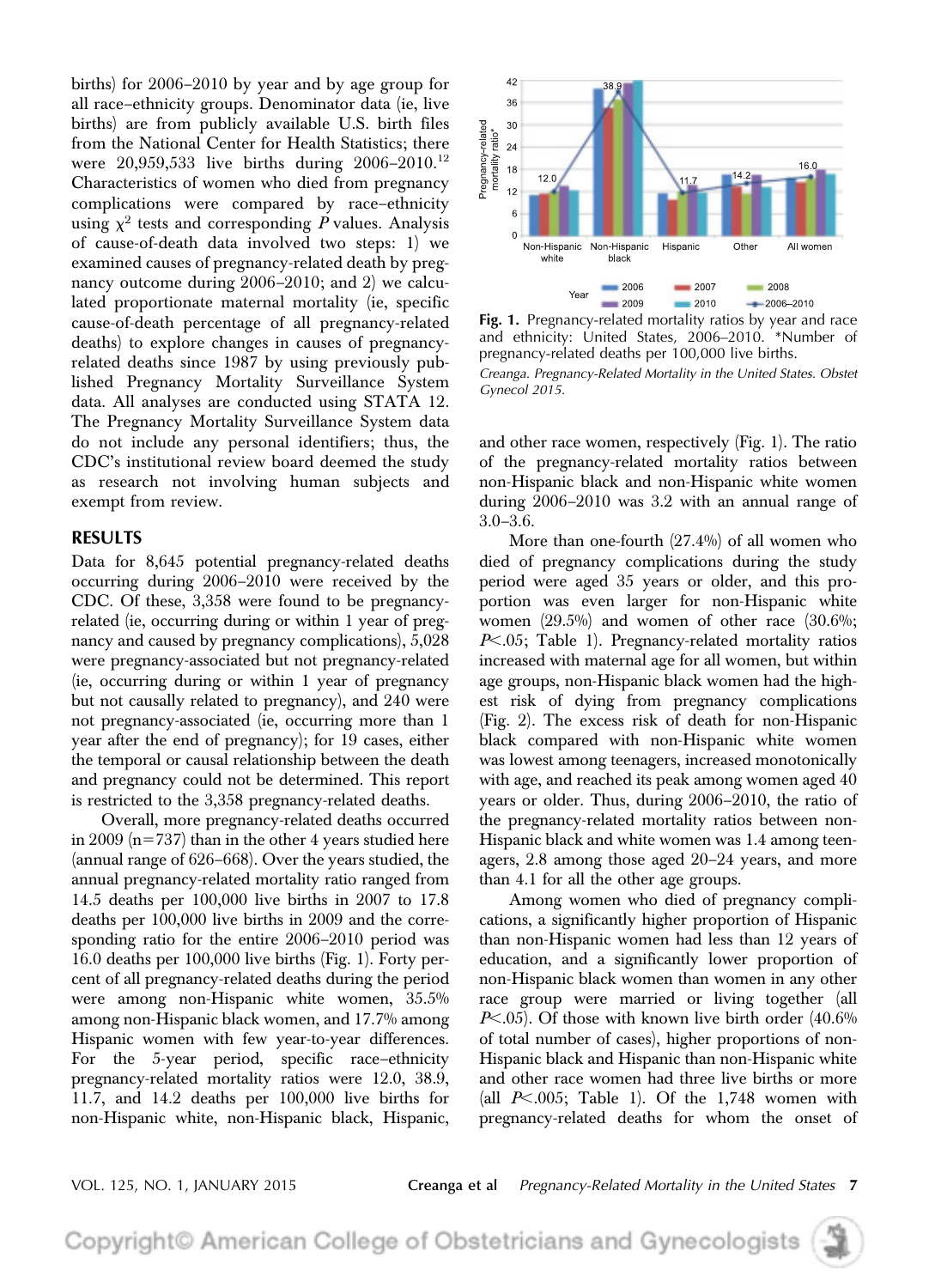|                               | Race-Ethnicity                    |                                 |                       |                    |                          |  |  |  |  |
|-------------------------------|-----------------------------------|---------------------------------|-----------------------|--------------------|--------------------------|--|--|--|--|
| Characteristic                | Non-Hispanic<br>White $(n=1,352)$ | Non-Hispanic<br>Black (n=1,192) | Hispanic<br>$(n=595)$ | Other<br>$(n=219)$ | All Women<br>$(N=3,358)$ |  |  |  |  |
| Maternal age (y)              |                                   |                                 |                       |                    |                          |  |  |  |  |
| Younger than 19               | 92(6.8)                           | 81 (6.8)                        | 37(6.2)               | 10(4.6)            | 220(6.6)                 |  |  |  |  |
| $20 - 24$                     | 248 (18.3)                        | 265 (22.2)                      | 114 (19.2)            | 18(8.2)            | 644 (19.2)               |  |  |  |  |
| $25 - 29$                     | 291 (21.5)                        | 300 (25.2)                      | 149 (25.0)            | 53 (24.2)          | 794 (23.6)               |  |  |  |  |
| $30 - 34$                     | 322 (23.8)                        | 246 (20.6)                      | 141(23.7)             | 71 (32.4)          | 780 (23.2)               |  |  |  |  |
| $35 - 39$                     | 280 (20.7)                        | 202 (17.0)                      | 108 (18.2)            | 55(25.1)           | 645 (19.2)               |  |  |  |  |
| Older than 39                 | 119(8.8)                          | 98 (8.2)                        | 46 (7.7)              | 12(5.5)            | 275(8.2)                 |  |  |  |  |
| Maternal education (y)        |                                   |                                 |                       |                    |                          |  |  |  |  |
| Less than 12                  | 195 (14.4)                        | 225 (18.9)                      | 243 (40.8)            | 41 (18.7)          | 704 (21.0)               |  |  |  |  |
| 12                            | 507 (37.5)                        | 469 (39.4)                      | 187 (31.4)            | 60 (27.4)          | 1,223 (36.4)             |  |  |  |  |
| Greater than 12               | 574 (42.5)                        | 414 (34.7)                      | 116(19.5)             | 112(51.1)          | 1,216(36.2)              |  |  |  |  |
| Missing                       | 76(5.6)                           | 84(7.1)                         | 49(8.2)               | 6(2.7)             | 215(6.4)                 |  |  |  |  |
| Marital status                |                                   |                                 |                       |                    |                          |  |  |  |  |
| Married or living<br>together | 786 (58.1)                        | 336 (28.2)                      | 302 (50.8)            | 160(73.1)          | 1,584 (47.2)             |  |  |  |  |
| Unmarried                     | 561 (41.5)                        | 851 (71.4)                      | 288 (48.4)            | 59 (26.9)          | 1,759 (52.4)             |  |  |  |  |
| Missing                       | 5(0.4)                            | 5(0.4)                          | 5(0.8)                | 0(0.0)             | 15(0.5)                  |  |  |  |  |
| Live birth order              |                                   |                                 |                       |                    |                          |  |  |  |  |
| $\mathbf{1}$                  | 81 (6.0)                          | 63(5.3)                         | 14(2.4)               | 13(5.9)            | 171(5.1)                 |  |  |  |  |
| 2                             | 239 (17.7)                        | 136(11.4)                       | 85 (14.3)             | 39 (17.8)          | 499 (14.9)               |  |  |  |  |
| 3                             | 108(8.0)                          | 105(8.8)                        | 63 (10.6)             | 32 (14.6)          | 308 (9.2)                |  |  |  |  |
| 4                             | 64(4.7)                           | 65(5.5)                         | 45(7.6)               | 8(3.7)             | 182(5.4)                 |  |  |  |  |
| 5 or more                     | 63(4.7)                           | 84(7.1)                         | 42(7.1)               | 15(6.9)            | 204(6.1)                 |  |  |  |  |
| Missing                       | 797 (59.0)                        | 739 (62.0)                      | 346 (58.2)            | 112(51.1)          | 1,994 (59.4)             |  |  |  |  |
| Onset of prenatal care        |                                   |                                 |                       |                    |                          |  |  |  |  |
| No prenatal care              | 47(3.5)                           | 44(3.7)                         | 32(5.4)               | 7(3.2)             | 130(3.9)                 |  |  |  |  |
| First trimester               | 578 (42.8)                        | 392 (32.9)                      | 192 (32.3)            | 98 (44.8)          | 1,260 (37.5)             |  |  |  |  |
| Second trimester              | 107(7.9)                          | 96(8.1)                         | 68 (11.4)             | 24 (11.0)          | 295 (8.8)                |  |  |  |  |
| Third trimester               | 16(1.2)                           | 29(2.4)                         | 13(2.2)               | 5(2.3)             | 63 (1.9)                 |  |  |  |  |
| Missing                       | 604 (44.7)                        | 631 (52.9)                      | 290 (48.7)            | 85 (38.8)          | 1,610(48.0)              |  |  |  |  |
| Pregnancy outcome             |                                   |                                 |                       |                    |                          |  |  |  |  |
| Undelivered                   | 286 (21.2)                        | 237 (19.9)                      | 117(19.7)             | 24 (11.0)          | 664 (19.8)               |  |  |  |  |
| Abortion                      | 22(1.6)                           | 39(3.3)                         | 22(3.7)               | 7(3.2)             | 90(2.7)                  |  |  |  |  |
| Live birth                    | 823 (60.9)                        | 679 (57.0)                      | 347 (58.3)            | 154(70.3)          | 2,003 (59.7)             |  |  |  |  |
| Stillbirth                    | 67(5.0)                           | 55(4.6)                         | 25(4.2)               | 11(5.0)            | 158(4.7)                 |  |  |  |  |
| Ectopic                       | 26(1.9)                           | 57(4.8)                         | 16(2.7)               | 4(1.8)             | 103(3.1)                 |  |  |  |  |
| Missing                       | 128(9.5)                          | 125(10.5)                       | 68 (11.4)             | 19(8.7)            | 340 (10.1)               |  |  |  |  |

# Table 1. Sociodemographic Characteristics of Women with Pregnancy-Related Deaths: United States, 2006–2010

Data are n (%).

All pairwise comparisons are statistically significant at  $P<.05$  based on  $\chi^2$  tests.

prenatal care was known (52.0% of total number of cases), 130 (7.4%) had not received any prenatal care, whereas 358 (20.5%) started prenatal care during their second or third trimester.

Pregnancy outcomes were known for approximately 90% of the women in this series (Table 1). Approximately one of five women dying from pregnancy complications were undelivered, three of five had a live birth, 1 of 20 had a stillbirth, and approximately 6 of 100 had either an ectopic pregnancy or an induced or spontaneous abortion; one woman in our series was reported to have died after gestational trophoblastic disease. Notably, smaller proportions of non-Hispanic white and other race women than non-Hispanic black and Hispanic women died after an ectopic pregnancy. The timing of death in relation to the end of the pregnancy was known for 87.2% of all women with pregnancy-related deaths during 2006–2010 (data not shown). Among women with known timing of death information in relation to the end of pregnancy, 22.7% died before delivery, 16.6% on the day of delivery or pregnancy termination, 20.8% during 1–6 days postpartum, and 26.6% during 7–41 days postpartum. Only 13.5% died after 42 days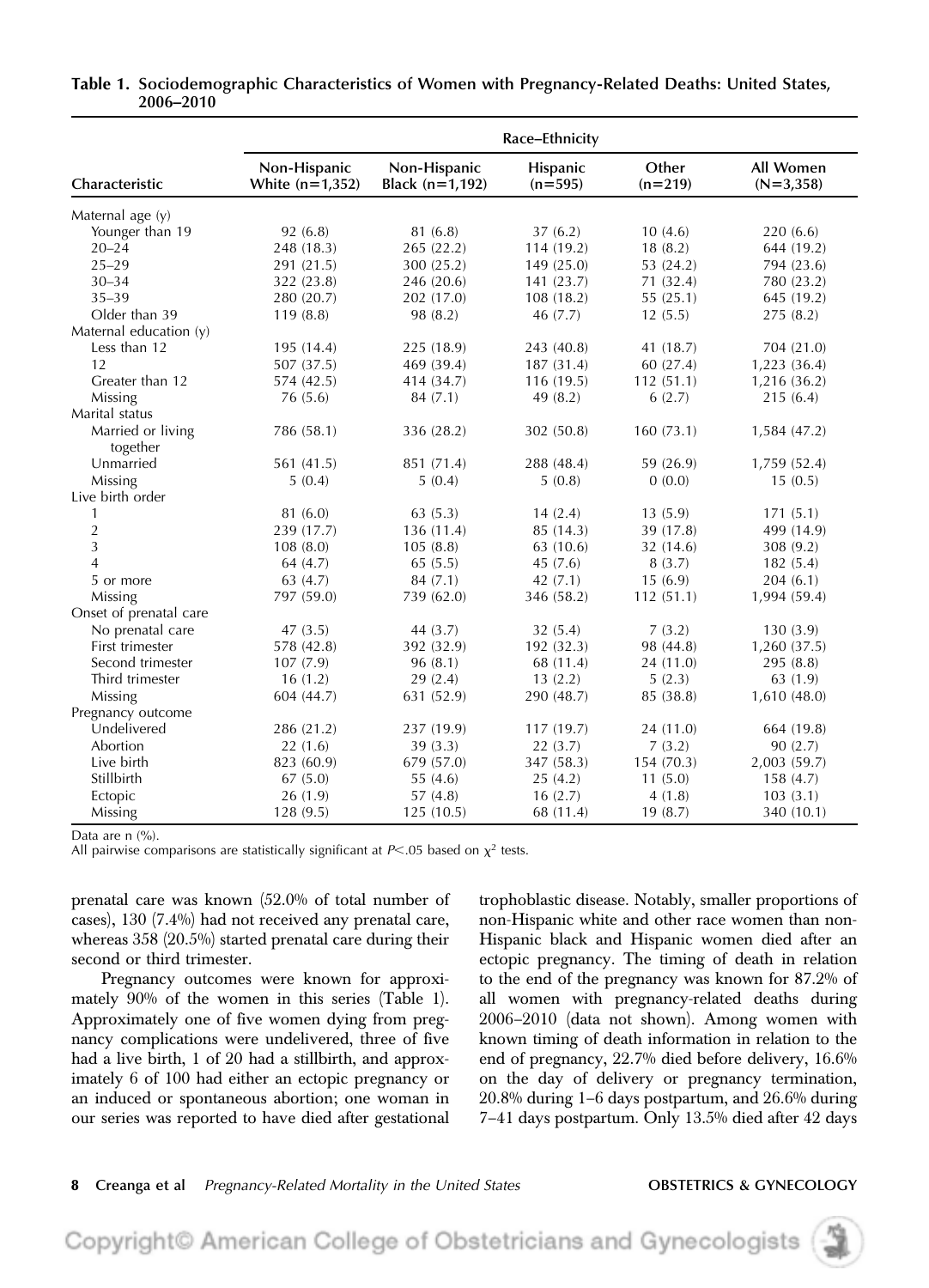

Fig. 2. Pregnancy-related mortality ratios by age and race and ethnicity: United States, 2006– 2010.

Creanga. Pregnancy-Related Mortality in the United States. Obstet Gynecol 2015.

postpartum; this latter proportion ranged from 9.6% among Hispanic to 15.0% among other race women.

Seven of the 10 groups of causes of death each contributed from 9.4% to 14.6% of all pregnancyrelated deaths during the period of study: cardiovascular conditions ranked first (14.6%) followed by infection (13.6%), noncardiovascular medical conditions (12.7%), cardiomyopathy (11.8%), hemorrhage (11.4%), thrombotic pulmonary or other embolism (9.6%), and hypertensive disorders of pregnancy (9.4%; Table 2). The most common causes of death varied by pregnancy outcome. Among deaths after a live birth, embolism, cardiomyopathy, and other cardiovascular conditions were the three most common causes of death, whereas infection, noncardiovascular medical conditions, and hemorrhage were most commonly found with deaths after a stillbirth. Because 42 days postpartum represents the cutoff for the World Health Organization's definition of maternal death, $^4$  as opposed to 1 year in our definition of pregnancy-related death, we used our data with known information about timing of death to examine which causes of death would be more likely undercounted by using the former definition. Almost all pregnancy-related deaths from hemorrhage, hypertensive disorders of pregnancy, and amniotic fluid embolism occurred within 42 days postpartum (98.4%, 98.3%, and 98.2%, respectively). However, a considerable proportion of deaths attributable to the remaining cause-of-death groups occurred after 42 days: 7.1% of deaths attributable to thrombotic pulmonary embolism, 9.8% of deaths attributable to cerebrovascular accidents, 10.9% of infection deaths, 13.0% of deaths resulting from cardiovascular conditions, 16.8% of deaths resulting from noncardiovascular medical conditions, and 42.1% of cardiomyopathy deaths.

We compared proportionate maternal death (ie, percentage of all pregnancy-related deaths) by cause of death for four periods: 1987–1990, 1991–1997, 1998– 2005, and 2006–2010, keeping with previously published reports of our Pregnancy Mortality Surveillance System data (Fig. 3). The contribution of hemorrhage, hypertensive disorders of pregnancy, embolism, and anesthesia complications continued to decline, whereas that of cardiovascular conditions increased. Markedly different from all previous periods, the contribution of infection to pregnancy-related mortality increased during 2006–2010.

# DISCUSSION

Since the Pregnancy Mortality Surveillance System's implementation, the U.S. pregnancy-related mortality ratio ranged from 7.2 to 17.8 deaths per 100,000 live births in 1987 and 2009, respectively.<sup>5</sup> Reasons for this increasing pattern in pregnancy-related mortality are not entirely clear because changes in case ascertainment occurred in concert with changes in women's risk profiles. The transition between the International Classification of Diseases (ICD) 9th and 10th Revisions for cause-of-death coding in 1998 and the progressive addition of a pregnancy checkbox as states adopted new versions of death certificates have likely improved identification of pregnancyrelated deaths over time. However, U.S. women have been delaying childbearing, and although less than 15% of live births are to women 35 years of age or

VOL. 125, NO. 1, JANUARY 2015 **Creanga et al** Pregnancy-Related Mortality in the United States 9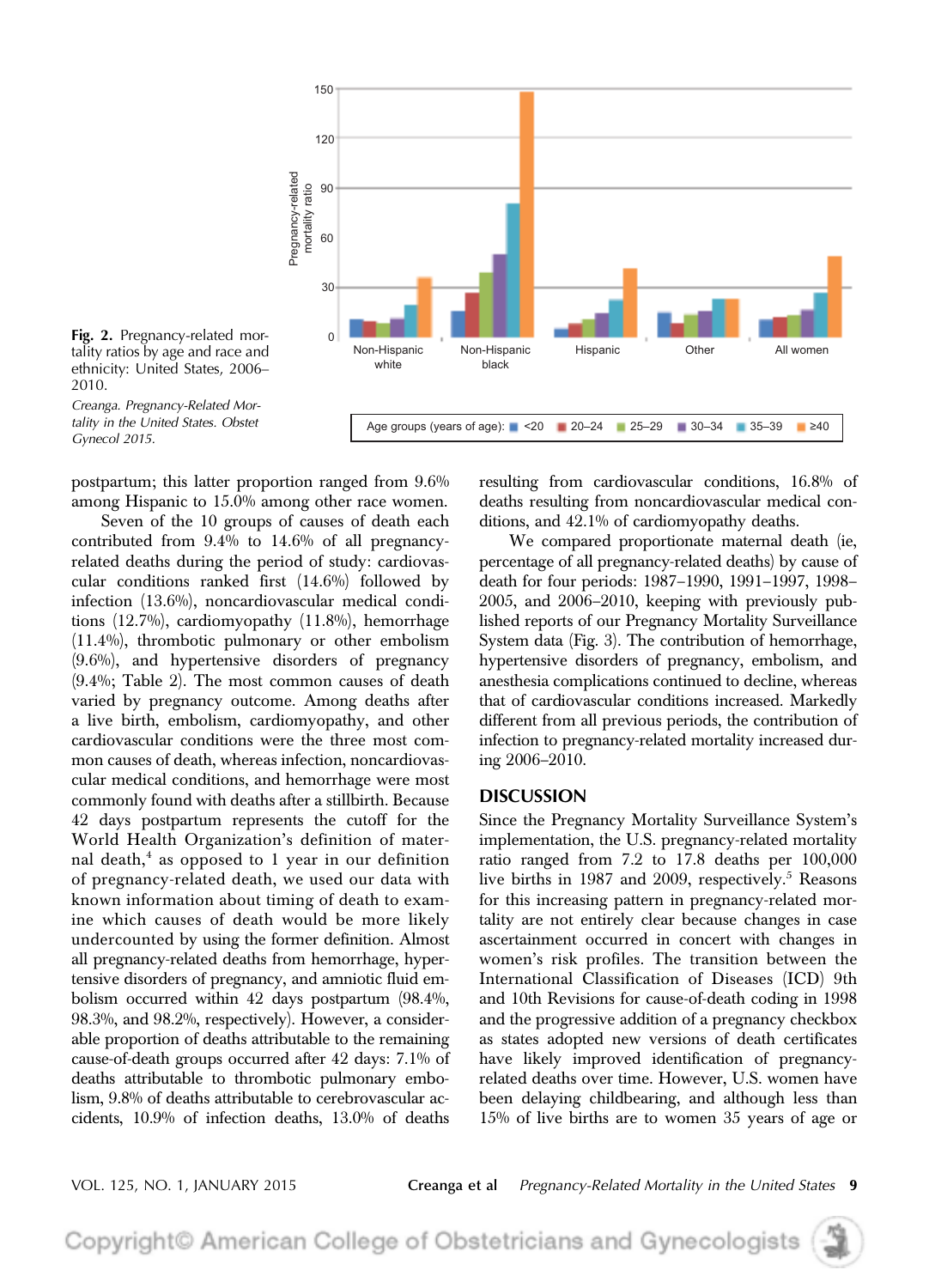|                                              | <b>Pregnancy Outcome</b> |                       |                       |                      |                        |                        |                           |  |  |
|----------------------------------------------|--------------------------|-----------------------|-----------------------|----------------------|------------------------|------------------------|---------------------------|--|--|
| Cause of Death                               | Live Birth               | Stillbirth            | Ectopic               | Abortion             | Undelivered            | Unknown                | <b>Total</b>              |  |  |
| Hemorrhage                                   | 176 (8.8)                | 28 (17.7)             | 100(97.1)             | 16(17.8)             | 30(4.5)                | 32 (9.4)               | 382 (11.4)                |  |  |
| Ruptured ectopic                             | $\boldsymbol{0}$         | $\boldsymbol{0}$      | 100                   | 0                    | $\boldsymbol{0}$       | 1                      | 101(3.0)                  |  |  |
| Uterine rupture or<br>laceration             | 11                       | 8                     | $\mathbf{0}$          | 6                    | 8                      | 4                      | 37(1.1)                   |  |  |
| Abruptio placenta                            | 15                       | 12                    | $\mathbf{0}$          | $\mathbf{0}$         | 7                      | 4                      | 38 (1.1)                  |  |  |
| Placenta previa                              | 5                        | 1                     | $\boldsymbol{0}$      | $\boldsymbol{0}$     | 1                      | $\overline{4}$         | 11(0.3)                   |  |  |
| Placenta accreta,<br>increta, or<br>percreta | 34                       | $\mathbf{1}$          | $\mathbf{0}$          | 2                    | 6                      | 5                      | 48 (1.4)                  |  |  |
| Retained products<br>of conception           | 4                        | $\boldsymbol{0}$      | $\mathbf{0}$          | $\overline{2}$       | $\mathbf{0}$           | $\overline{2}$         | 8(0.2)                    |  |  |
| Coagulopathy                                 | 4                        | 1                     | $\mathbf{0}$          | 0                    | $\overline{2}$         | 1                      | 8(0.2)                    |  |  |
| Atony or other<br>uterine<br>bleeding        | 49                       | $\overline{0}$        | $\mathbf{0}$          | 5                    | $\overline{2}$         | 4                      | 60(1.8)                   |  |  |
| Other or<br>unspecified                      | 54                       | 5                     | $\boldsymbol{0}$      | $\mathbf{1}$         | 4                      | 7                      | 71(2.1)                   |  |  |
| Embolism<br>Thrombotic                       | 329 (16.4)<br>179        | 17(10.8)<br>9         | 0(0.0)<br>0           | 11(12.2)<br>8        | 107(16.1)<br>90        | 37 (10.9)<br>27        | 501 (14.9)<br>313 (9.3)   |  |  |
| pulmonary<br>embolism                        |                          |                       |                       |                      |                        |                        |                           |  |  |
| Amniotic<br>pulmonary<br>embolism            | 145                      | 6                     | $\boldsymbol{0}$      | $\overline{2}$       | 15                     | 10                     | 178(5.3)                  |  |  |
| Other embolism                               | 5                        | $\overline{2}$        | $\mathbf{0}$          | 1                    | 2                      | $\mathbf{0}$           | 10(0.3)                   |  |  |
| Hypertensive<br>disorders                    | 227(11.3)                | 19 (12.0)             | 0(0.0)                | 0(0.0)               | 42 $(6.3)$             | 29(8.5)                | 317 (9.4)                 |  |  |
| Preeclampsia                                 | 113                      | 12                    | $\mathbf{0}$          | 0                    | 22                     | 13                     | 160(4.8)                  |  |  |
| Eclampsia                                    | 98                       | 7                     | $\mathbf{0}$          | $\boldsymbol{0}$     | 16                     | 16                     | 137(4.1)                  |  |  |
| Other or<br>unspecified                      | 16                       | $\mathbf{0}$          | $\mathbf{0}$          | $\overline{0}$       | $\overline{4}$         | $\overline{0}$         | 20(0.6)                   |  |  |
| hypertension                                 |                          |                       |                       |                      |                        |                        |                           |  |  |
| Infection                                    | 251 (12.5)               | 35(22.2)              | 1(1.0)                | 42 (46.7)            | 80 (12.1)              | 47 (13.8)              | 456 (13.6)                |  |  |
| Chorioamnionitis                             | 5                        | 6                     | 0                     | 3                    | 6                      | 2                      | 22(0.7)                   |  |  |
| Genital tract                                | 34                       | 2                     | $\overline{0}$        | 6                    | $\overline{2}$         | $\overline{4}$         | 48 (1.4)                  |  |  |
| Sepsis                                       | 63                       | 19                    | $\boldsymbol{0}$      | 30                   | 22                     | 10                     | 144(4.3)                  |  |  |
| Other or                                     | 149                      | 8                     | $\mathbf{1}$          | 3                    | 50                     | 31                     | 242 (7.2)                 |  |  |
| unspecified                                  |                          |                       |                       |                      |                        |                        |                           |  |  |
| Anesthesia<br>complications                  | 13(0.7)                  | 0(0.0)                | 1(1.0)                | 7(7.8)               | 0(0.0)                 | 1(0.3)                 | 22(0.7)                   |  |  |
| Cardiomyopathy                               | 292 (14.6)               | 2(1.3)                | 0(0.0)                | 0(0.0)               | 33(5.0)                | 70 (20.6)              | 397 (11.8)                |  |  |
| Cerebrovascular<br>accident                  | 122(6.1)                 | 3(1.9)                | 0(0.0)                | 0(0.0)               | 53(8.0)                | 29(8.5)                | 207(6.2)                  |  |  |
| Cardiovascular<br>conditions                 | 288 (14.4)               | 18 (11.4)             | 0(0.0)                | 7(7.8)               | 134 (20.2)             | 43 (12.7)              | 490 (14.6)                |  |  |
| Noncardiovascular<br>conditions              | 208 (10.4)               | 29 (18.4)             | 0(0.0)                | 5(5.6)               | 149 (22.4)             | 37 (10.9)              | 428 (12.8)                |  |  |
| Unknown<br>Total                             | 97(4.8)<br>2,003 (100.0) | 7(4.4)<br>158 (100.0) | 1(1.0)<br>103 (100.0) | 2(2.2)<br>90 (100.0) | 36(5.4)<br>664 (100.0) | 15(4.4)<br>340 (100.0) | 158(4.7)<br>3,358 (100.0) |  |  |

Table 2. Causes of Pregnancy-Related Death by Outcome of Pregnancy: United States, 2006–2010

Data are n or  $n$   $(\%)$ .

older, 27.4% of pregnancy-related deaths were among this age group (both proportions have not changed considerably during 2006–2010). Studies show that an increasing number of pregnant women in the

United States have chronic health conditions such as hypertension, $^{13}$  diabetes, $^{14}$  chronic heart disease, $^{15}$  and obesity,<sup>16</sup> these conditions put pregnant women at risk of adverse outcomes.

# 10 Creanga et al Pregnancy-Related Mortality in the United States **OBSTETRICS & GYNECOLOGY**

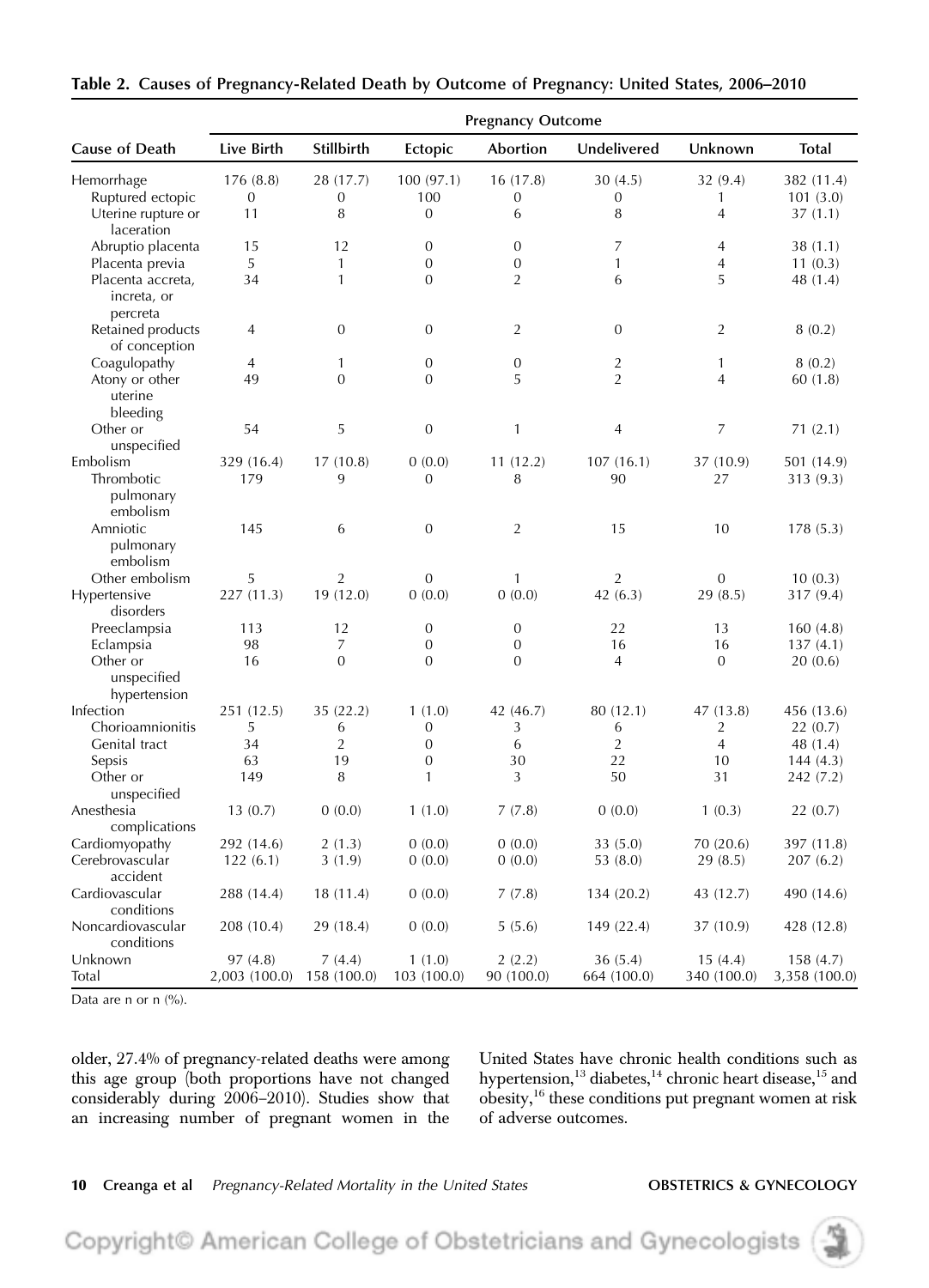

Fig. 3. Cause-specific proportionate pregnancy-related mortality: United States, 1987–2010. Creanga. Pregnancy-Related Mortality in the United States. Obstet Gynecol 2015.

During 2006–2010, the contribution of traditional causes of pregnancy-related deaths (hemorrhage, hypertensive disorders of pregnancy, embolism) continued to decline, whereas that of cardiovascular conditions, including cardiomyopathy, increased to 26.4% of pregnancy-related deaths. Addressing cardiovascular disease during pregnancy will require early identification of disease, ideally before pregnancy; women can then benefit from thorough assessment, disease stabilization, appropriate referrals, and counseling. A notable difference from the preceding Pregnancy Mortality Surveillance System report is the rise in proportionate mortality from infection: 10.7% during 1998–2005 compared with 13.6% during 2006-2010.<sup>6</sup> The higher pregnancy-related mortality ratios in 2009 and 2010 than previous years were driven by the 2009 H1N1 influenza pandemic, a condition embedded in our infection category that disproportionately affected pregnant women.<sup>17</sup>–<sup>19</sup> Prevention of influenza infection and related mortality during pregnancy can be achieved through continuous efforts by health care providers and health agencies to increase the influenza vaccine uptake in pregnant women.

Racial disparities in pregnancy-related mortality persisted during 2006–2010; non-Hispanic black women contributed 14.6% of live births but 35.5% of pregnancy-related deaths, thus having a 3.2 times higher risk of dying of pregnancy complications than non-Hispanic white women. Non-Hispanic black women dying of pregnancy-related causes were younger, less educated, more likely to be unmarried, start prenatal care in the second and third trimesters of pregnancy, and die of ectopic pregnancy complications than non-Hispanic white women; the latter two characteristics also describe Hispanic women. These findings are in line with current hypotheses as to why the risk of pregnancy-related death is higher for non-Hispanic black than white women; other hypotheses include higher rates of preexisting medical conditions and severe maternal morbidity and lower insurance coverage for non-Hispanic black than white women.<sup>11</sup> However, there remains a critical need to better understand social determinants of health to address medical and contextual factors affecting health outcomes.

Some maternal deaths are preventable.<sup>20</sup> The National Partnership for Maternal Safety brings together stakeholders in women's health to address the three most common preventable causes of maternal death and disease: obstetric hemorrhage, hypertensive disorders of pregnancy, and venous thromboembolism.<sup>21,22</sup> There is an action plan to provide evidencebased patient safety bundles for these three conditions and institute three obstetric unit-improvement bundles: an approach to recognize early warning signs or symptoms, internal case reviews to identify improvement opportunities, and support tools for patients, families, and staff experiencing adverse outcomes.<sup>21,22</sup> Research

VOL. 125, NO. 1, JANUARY 2015 Creanga et al Pregnancy-Related Mortality in the United States 11